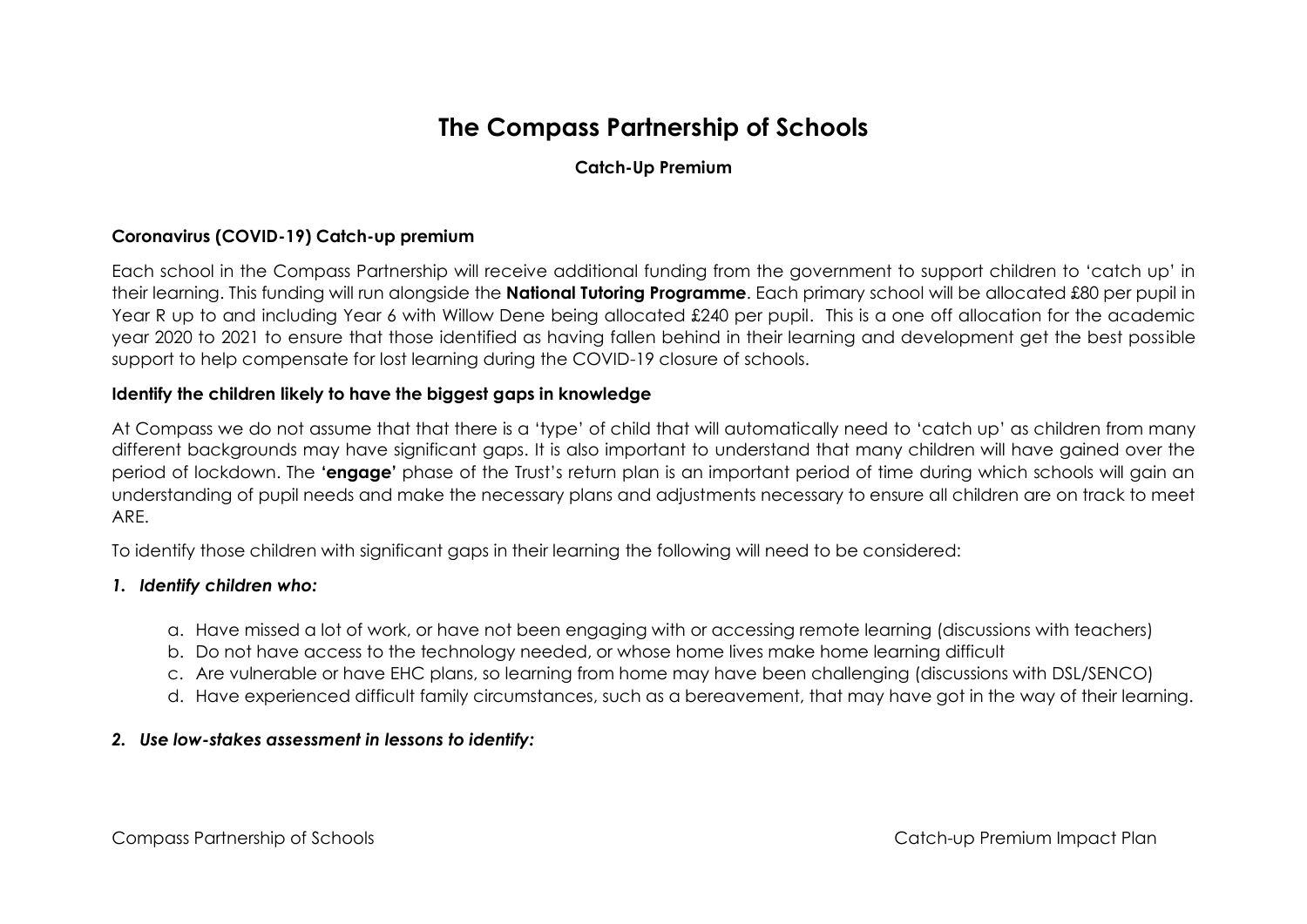- a. Children who have more gaps in their knowledge and skills than others (if all children have significant gaps, the teacher should just adjust their normal planning to account for this)
- b. Children who are unlikely to catch up with the consolidation lessons you have planned for all children (use of teacher's professional judgement)

We do not expect children to have to sit written tests as soon as they come back to school, and we do not expect teachers to have to carry out a series of formal assessments. Instead, teachers should carry out low-stakes 'quizzing' and low-threat knowledge checks during lessons to find out what children can remember and where they have gaps e.g.:

- a. A quick quiz on previous learning
- b. Multiple choice questions in an online form
- c. Discursive paired work
- d. Checking knowledge through discussion, e.g. can they explain a concept in their own words?
- e. Mind maps etc.

# **Catch up approaches**

Our catch-up approach will vary depending on the needs of our children and our school's inclusive context. Catch-up will focus on key knowledge and concepts; the content and style of which will not be wildly different to the over-learning or additional provision already a strong feature of our pedagogical framework.

In planning for catch up, school leaders should focus on the three key elements identified by the EEF. These are:

- Teaching and whole school strategies
- Targeted support
- Wider strategies

Leaders should develop an action plan that details their use of the funding in each area and the anticipated impact and timescale. This should then be shared with, and agreed by, the governing body who will have delegated responsibility for monitoring the use of this fund. It is important that this plan dovetails effectively with your **Pupil Premium Action Plan** especially when there is an intersection of need.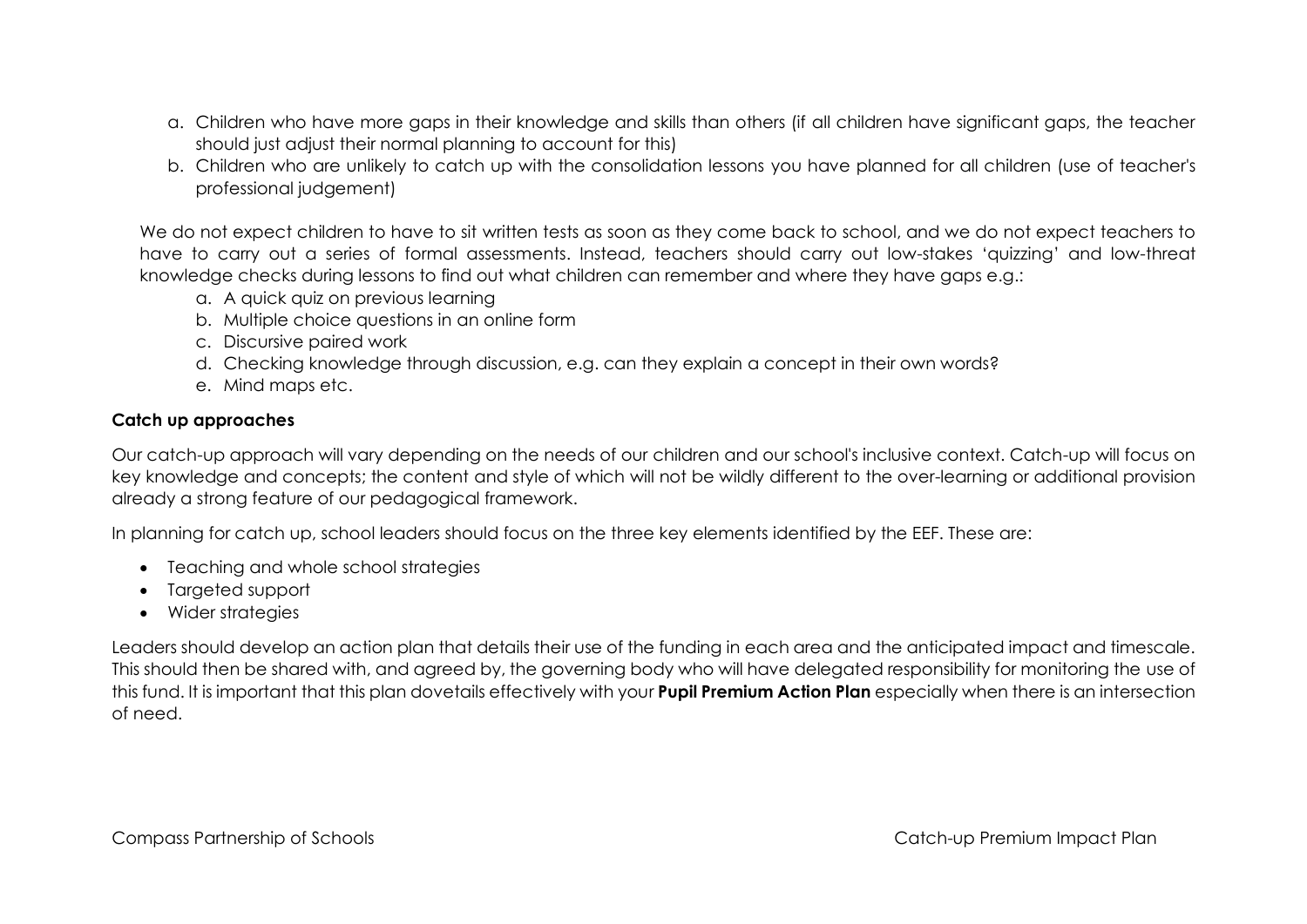# The Compass Partnership of Schools **Catch – up Premium Impact Plan**

**Schools: Halstow Primary School Total allocation: £33,040**

**Overall context – what are the main issues that the school has identified during the 'engage' phase of the return plan?**

- **Children having to isolate at home, missing days of school at a time.**
- **5 days into the new term, Year 6 children were instructed to self-isolate for 14 days.**
- **Time for teachers to make absolutely sure children's well-being is at the heart of the 'engage' phase whilst assessing each child for their gaps, in a supportive and 'low threat' way.**
- **Parents teaching children different methods for numeracy with children becoming confused**

| Teaching and whole school strategies<br>(effective use of technology, staff CPD, support for teachers<br>to have time to assess and feedback etc.) | <b>Allocation and</b><br>accountability                          | <b>Expected Impact and Timescale</b>                                                                                            |
|----------------------------------------------------------------------------------------------------------------------------------------------------|------------------------------------------------------------------|---------------------------------------------------------------------------------------------------------------------------------|
| <b>Staff CPD looking at Rosenshine's 17</b><br>principles of effective instruction.                                                                | $£1000 - Direct$<br><b>Instruction CPD -</b><br><b>TG and MB</b> | Autumn Term<br>Developing staff subject knowledge enabling rapid progress                                                       |
| Time for teachers, during weekly PDM<br>sessions, to use the assessment and<br>progression grids to really establish where<br>children's gaps are. | <b>TG and MB</b>                                                 | Ongoing throughout the academic year<br>Teachers are really clear about next steps for planning so focus groups<br>are precise. |
| Fluid focus group teaching - effective use of<br>Afl and LSAs/cover supervisors.                                                                   | <b>TLs and JP</b>                                                | Ongoing throughout the academic year<br><b>Effective Afl closing gaps</b>                                                       |
| Purchasing of more phonetically regular<br>reading schemes                                                                                         | <b>SLT</b>                                                       | Summer 2020<br>Single year groups enabling precise focus group planning, leading to a<br>maths mastery approach                 |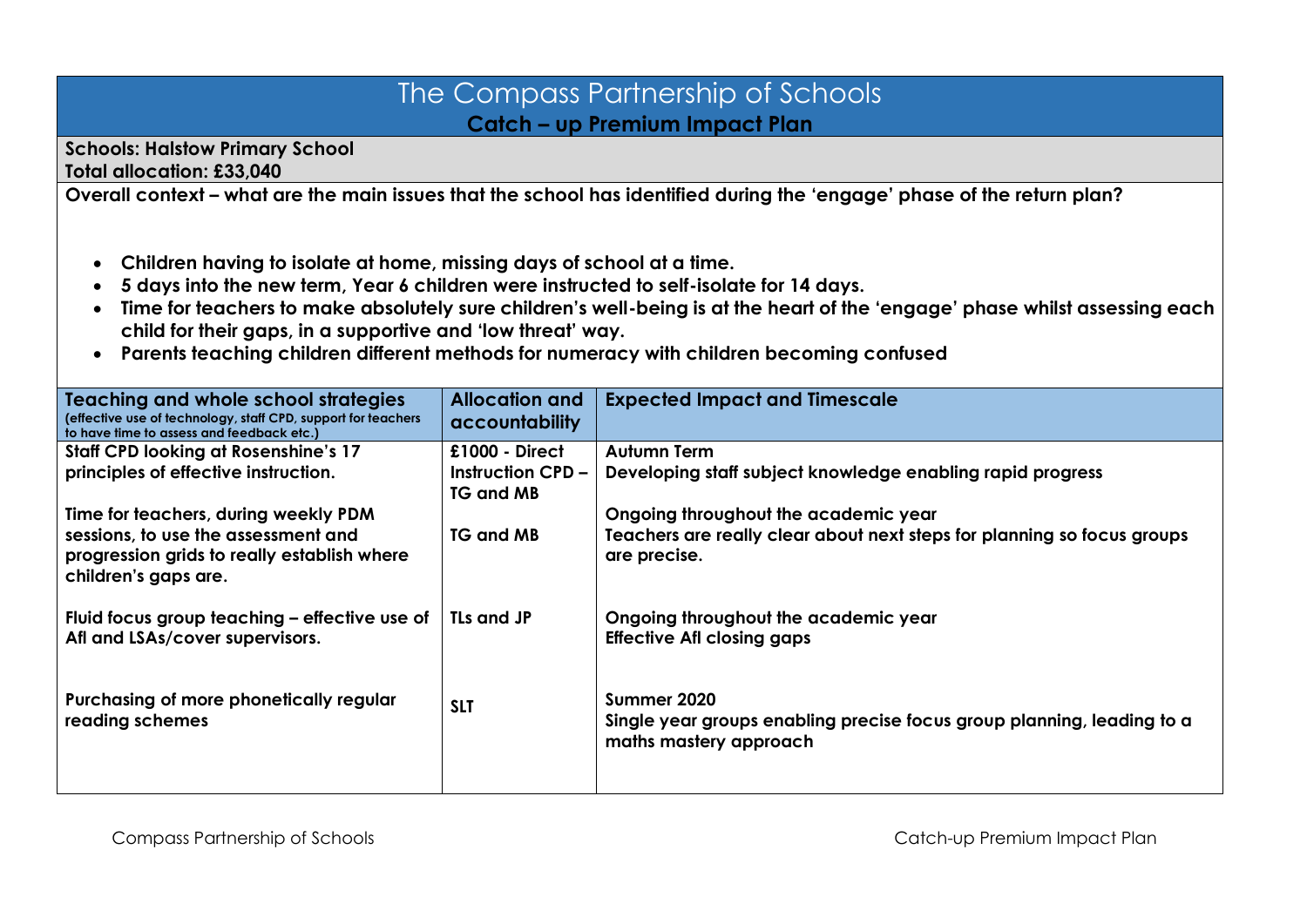| Two maths leads attending mastery training<br>who will embed this approach across the<br>school.                       | £1000 AC and<br><b>TG and MB</b>        | Autumn 1<br>Books will support children's acquisition of reading in a structured format<br>leading to improved progress<br>Autumn <sub>2</sub> |
|------------------------------------------------------------------------------------------------------------------------|-----------------------------------------|------------------------------------------------------------------------------------------------------------------------------------------------|
|                                                                                                                        | £2,500 – release<br>time RT and JF      | Enabling children to become more fluent mathematicians, leading to<br>rapid mathematical progress.                                             |
| Targeted support (one-one, small group,<br>intervention programme, additional time at end or beginning<br>of day etc.) | <b>Allocation and</b><br>accountability | <b>Expected Impact and Timescale</b>                                                                                                           |
| 'Utilising additional staff to enable additional<br>focus groups                                                       | <b>TLs and TG</b><br>£12,000            | Ongoing throughout the academic year<br>Accelerated progress and closing gaps.                                                                 |
| Music teacher teaching half classes over a<br>one hour period enabling teacher to have<br>smaller focus groups.        | <b>Teachers</b>                         | Ongoing throughout the academic year<br>Accelerated progress and closing gaps.                                                                 |
| Utilising cover supervisors effectively to<br>enable more pupil access to focused group<br>teaching within the lesson  | <b>Teachers</b><br>£4,000               | Ongoing throughout the academic year<br>Accelerated progress and closing gaps.                                                                 |
| Daily reading interventions for children (Toe-<br>by-toe)                                                              | <b>JP and teachers</b><br>£2,000        | Ongoing throughout the academic year<br>Accelerated progress and closing gaps.                                                                 |
| Extra Lexia sessions for children with<br>dyslexia or children who have serious gaps<br>in their reading knowledge.    | JP and Lynn<br>£2,000                   | Ongoing throughout the academic year<br>Accelerated progress and closing gaps.                                                                 |
| Extra learning mentor time, in-class, to re-<br>establish learning behaviours for key<br>children.                     | JP/TLs and Jane<br>£4,000               | Ongoing throughout the academic year<br>Accelerated progress and closing gaps.                                                                 |